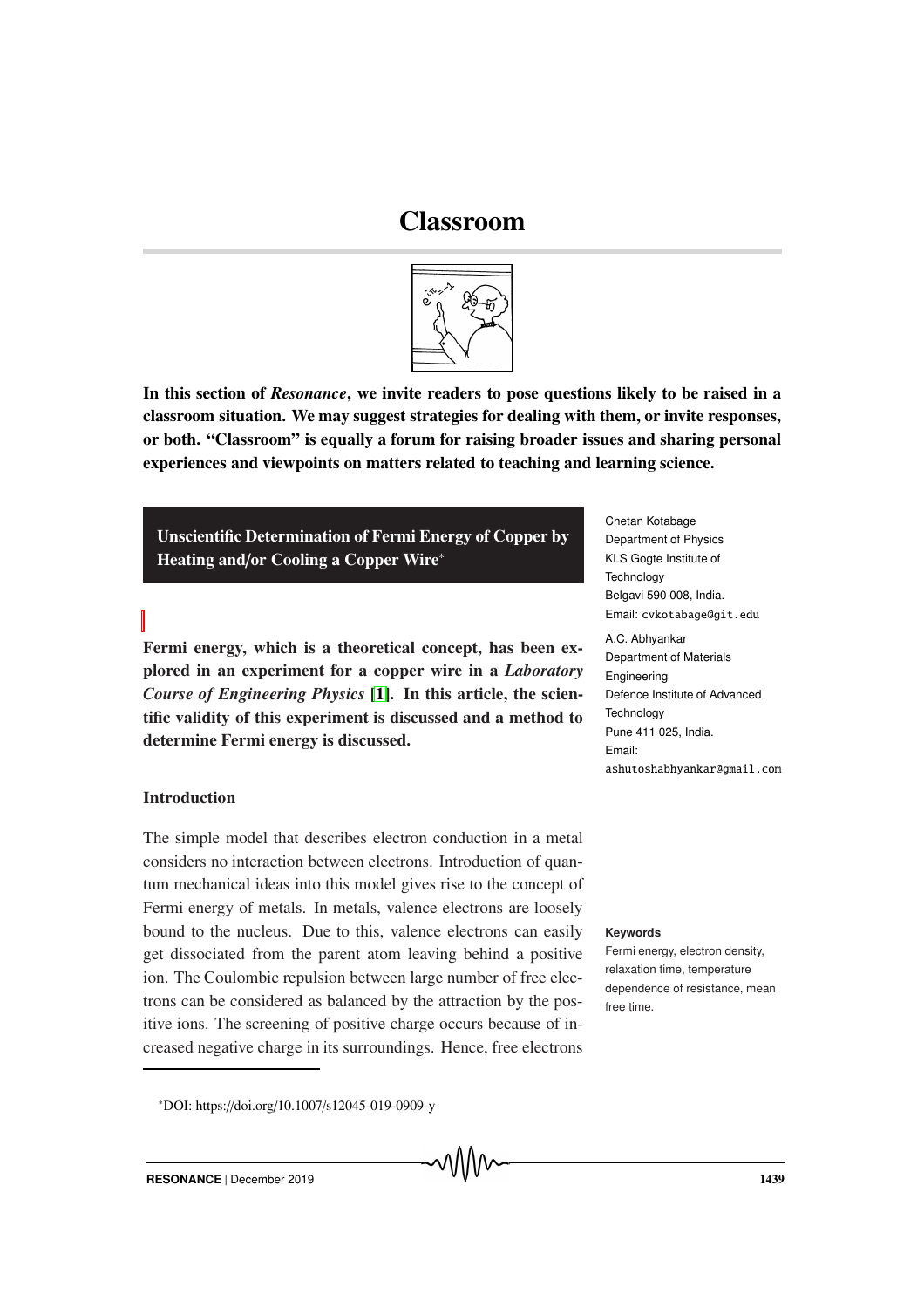can be assumed to be moving in a region of constant potential energy instead of a region of periodic Coulombic potential. Under such conditions, electrons can be treated as particles confined in a three-dimensional infinite potential well. In metals, the highest energy level occupied by the electrons when all the lower energy levels are filled is known as Fermi energy.

The average number of Fermions at temperature *T* in a state of energy *E* is given by

$$
n_F = \frac{1}{e^{(E - E_F)/KT} + 1} \,. \tag{1}
$$

At  $T = 0$  K, as pointed out earlier, the electrons fill up the energy levels up the the Fermi energy *EF*.

### Fermi Energy of the Metal

As discussed in [2], the Fermi energy,  $E_F$ , of metal is given as

$$
E_F = \frac{h^2}{8\pi^2 m} (3\pi^2 n)^{2/3} , \qquad (2)
$$

where *n* is the density of electrons, *m* is the mass of electron and *h* is the Planck's constant.

If this model is applied to a metal, Fermi energy of a metal can be calculated by measuring the density of electrons in a Hall effect experiment.

# Fermi Energy of Copper

The experimental method to determine Fermi energy is described in [3]. In this method, the Fermi velocity of electron is expressed in terms of mean free path,  $\lambda_F$ , and relaxation time,  $\tau$  as

$$
v_F = \frac{\lambda_F}{\tau} \,. \tag{3}
$$

Thus, the Fermi energy is expressed as

$$
E_F = \frac{m\lambda_F^2}{2\tau^2} \ . \tag{4}
$$

Fermi energy of a metal can be calculated by measuring the density of electrons in a Hall effect experiment.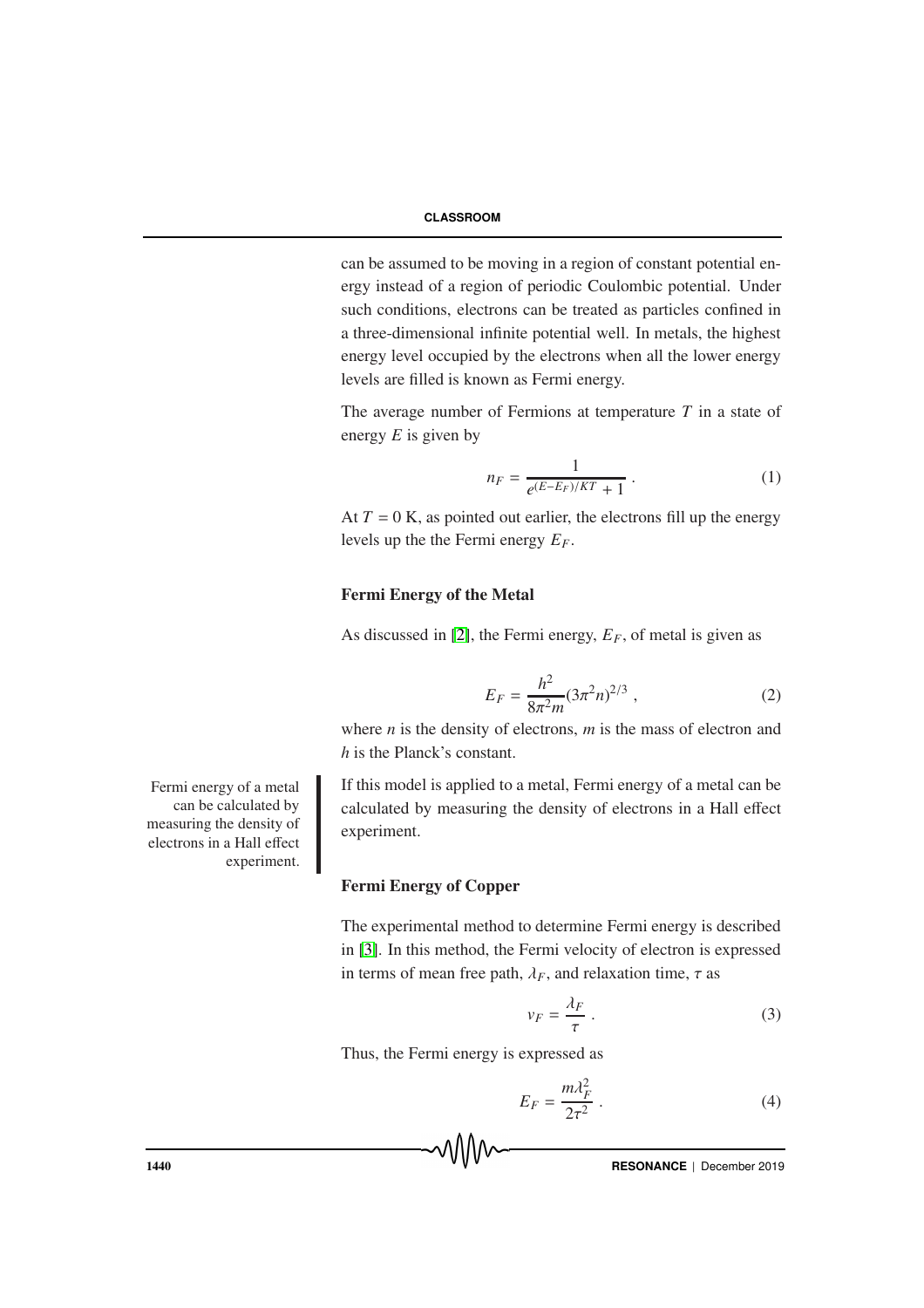The relation between relaxation time and conductivity

$$
\tau = \frac{m\sigma}{ne^2},\tag{5}
$$

is utilized to get Fermi energy as

$$
E_F = \left(\frac{ne^2\lambda_F R\pi r^2}{L\sqrt{2m}}\right)^2,\tag{6}
$$

where conductivity,  $\sigma = L/R\pi r^2$ , with *L* is the length of the copper wire, *r* is the radius of wire and *R* is the resistance of the wire utilized. It appears that above formula has been rewritten as

$$
E_F = \left(\frac{ne^2\lambda_F T\pi r^2}{L\sqrt{2m}}\right)^2 \times \left[\frac{\Delta R}{\Delta T}\right]^2, \tag{7}
$$

to include temperature dependence of resistance of metals. With reference temperature,  $T = 318$  K, Fermi energy of various metals, including that of copper, have been reported in [3].

# Drawbacks of the Method

The above method has the following drawbacks.

#### 1. Mean Free Path λ*<sup>F</sup>* and Relaxation Time

The relaxation time is usually referred as the time taken by a free  $\blacksquare$  The relaxation time is electron to decrease its velocity,  $v_d$ , by a factor of  $1/e$ , when the electric field is turned off. The drift velocity of electron decreases as the electric field is switch off. In case of (5), the relaxation time is defined when the metal wire is subjected to electrical potential.

Apart from this, the relation between Fermi velocity and relaxation time in (3) is inappropriate as it combines two different concepts of drift velocity and Fermi velocity. So, application of (5) to calculate the mean free path,  $\lambda_F$ , is incorrect.

Besides,  $\lambda_F$  is calculated for Fermi velocity, which is obtained from the theoretical value of Fermi energy of copper. This approach is also incorrect as the aim of the experiment is to find Fermi energy experimentally.

usually referred as the time taken by a free electron to decrease its velocity,  $v_d$ , by a factor of 1/*e* , when the electric field is turned off.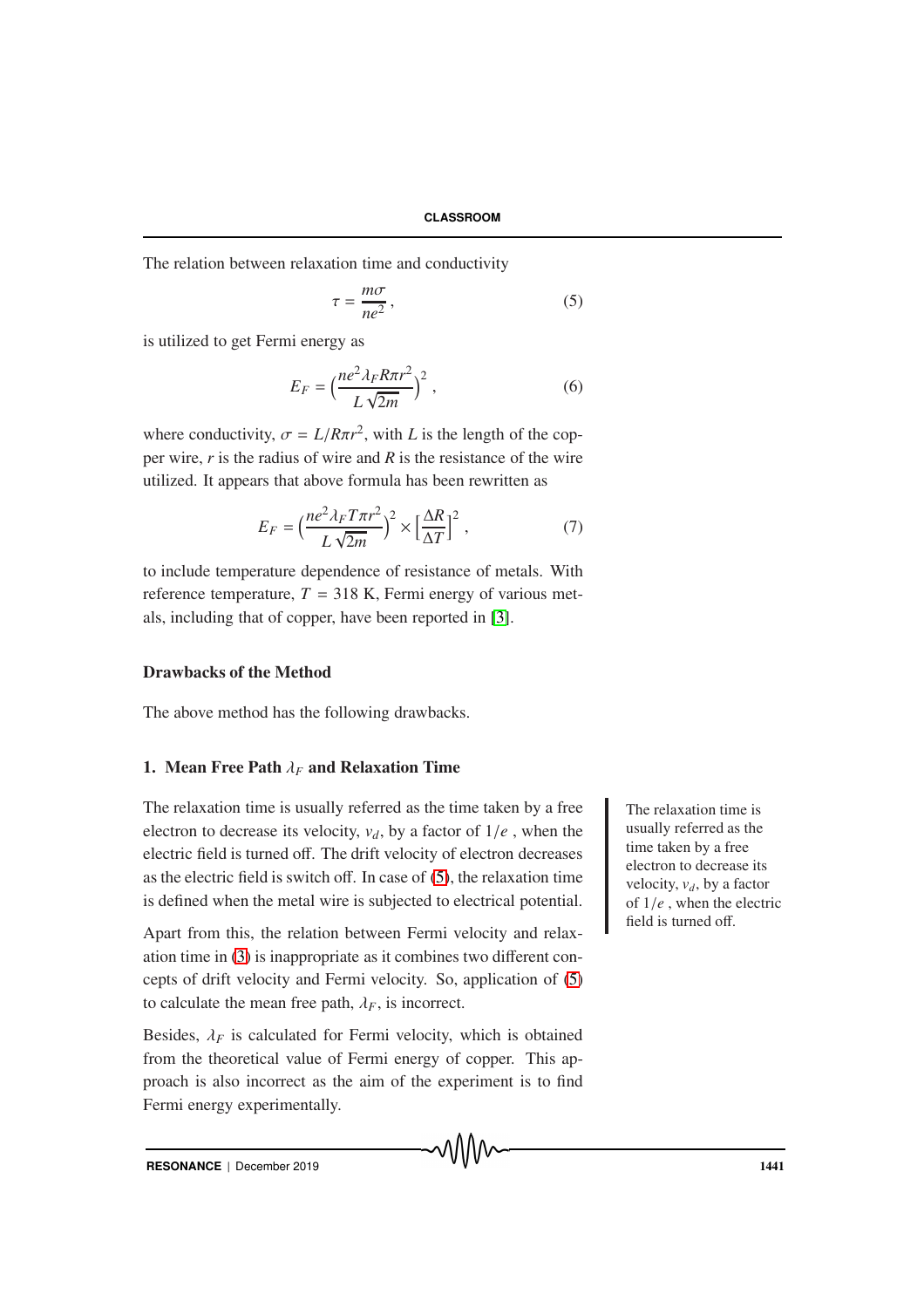# 2. Fermi Energy and the Density of Electrons

Since expression in (7) is obtained from the inappropriate application of relaxation time, the equation is invalid to get the Fermi energy. As shown in (2), measurement of the density of electrons is enough to calculate the Fermi energy of a metal. Surprisingly, (7) uses the theoretical value of the density of electrons to estimate Fermi energy.

Despite these errors, how are correct theoretical values for Fermi energy being reported in the experiment carried out in [3]? The key is that the mean free path,  $\lambda_F$ , is calculated from the theoretical value of Fermi energy. If (7) is rearranged as

$$
E_F = \frac{v_F^2}{\tau^2} \left(\frac{ne^2 T\pi r^2}{L\sqrt{2m}}\right)^2 \times \left[\frac{\Delta R}{\Delta T}\right]^2,
$$
 (8)

then the equation reduces to  $E_F = mv_F^2/2$ . Thus, the measurements that are carried out are irrelevant to get the final result because these measurements get cancelled in calculations.

### **Conclusions**

The heating and/or cooling of a copper coil to study the dependence of resistance on temperature is not a very good option to determine the Fermi energy. The correct way of finding Fermi energy is to measure the density of electrons in Hall effect experiment. Another way of finding the density of electrons is to utilize mobility,  $\mu$ , of electrons at room temperature. The current density and mobility of electrons can give the electron density as:

$$
n = \frac{IL}{e\mu V\pi r^2} \,,\tag{9}
$$

where *V* is the electric potential applied to the wire.

### Suggested Reading

[1] *Engineering Physics Laboratory Course* of Visveswaraya Technological University, Belagavi, Karnataka (http://vtu.ac.in/pdf/cbcs/12sem/engphylab.pdf)

The heating and/or cooling of a copper coil to study the dependence of resistance on temperature is not a very good option to determine the Fermi energy.